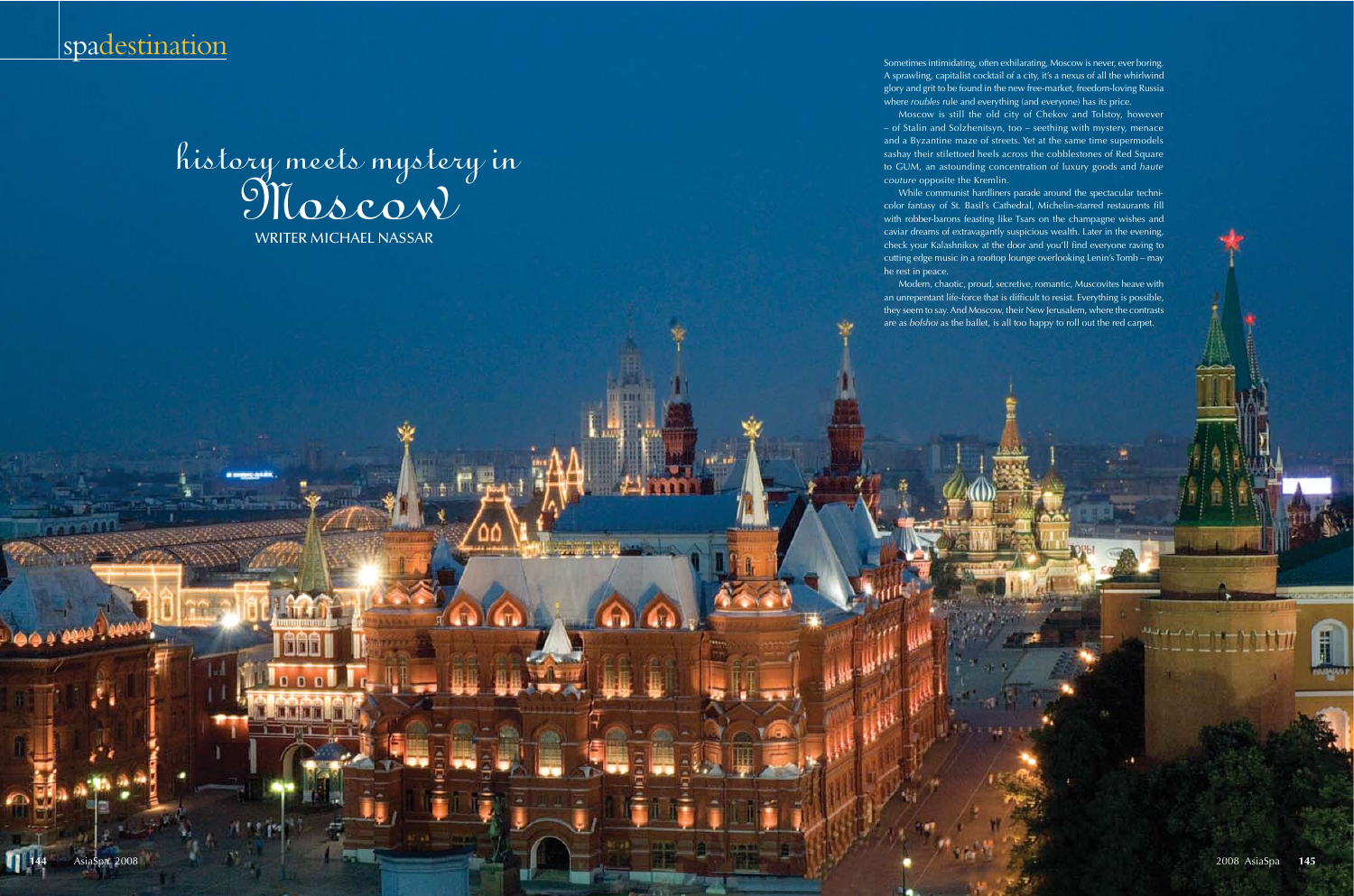# spadestination

# THE RITZ-CARLTON, MOSCOW

Amusingly, the place now occupied by Moscow's most talked about new luxury hotel The Ritz-Carlton, Moscow, where room rates begin at \$1,000 per night, was previously home to the notorious Hotel Intourist, since torn down. During the height of the cold war it was the only hotel in the city to accept Western guests and rumours abound about bugged rooms, secret cameras and KGB surveillance. What a difference a decade makes!

THE REAL

With Swarovski crystal lights illuminating the swimming pool, created from gold-flecked black glass to create an impression of endless depth, and steam rooms coated with mosaic crystals, the new spa by ESPA at The Ritz-Carlton, Moscow, is destined to become known as one of Europe's most glamorous spa facilities.



Fashioned in dark brown marble and highly polished woods, guests are lead through candle-lit corridors of natural stone into a spa of muted shades enhanced by glittering gold glass and shimmering crystals. The oval relaxation room, with its undulating gold leaf ceiling, is the perfect place to relax before being lead to one of the cocooning treatment rooms. After being transformed by one of the personalised ESPA treatments, such as a signature facial rich in green tea and spirulina or a synchronised four-handed massage that goes on for an astonishing two hours, wander back past a golden glass mosaic water wall to enjoy light healthy cuisine beside an open fire at the Spa Café. **www.ritzcarlton.com**

this page: *The grand exterior of The Ritz-Carlton Moscow.*  opposite page: *Interior pool for year-round laps and a restaurant table with a view, both at the Ararat Park Hyatt Moscow; cosy candlelit bath at Le Meridien Moscow Country Club.*

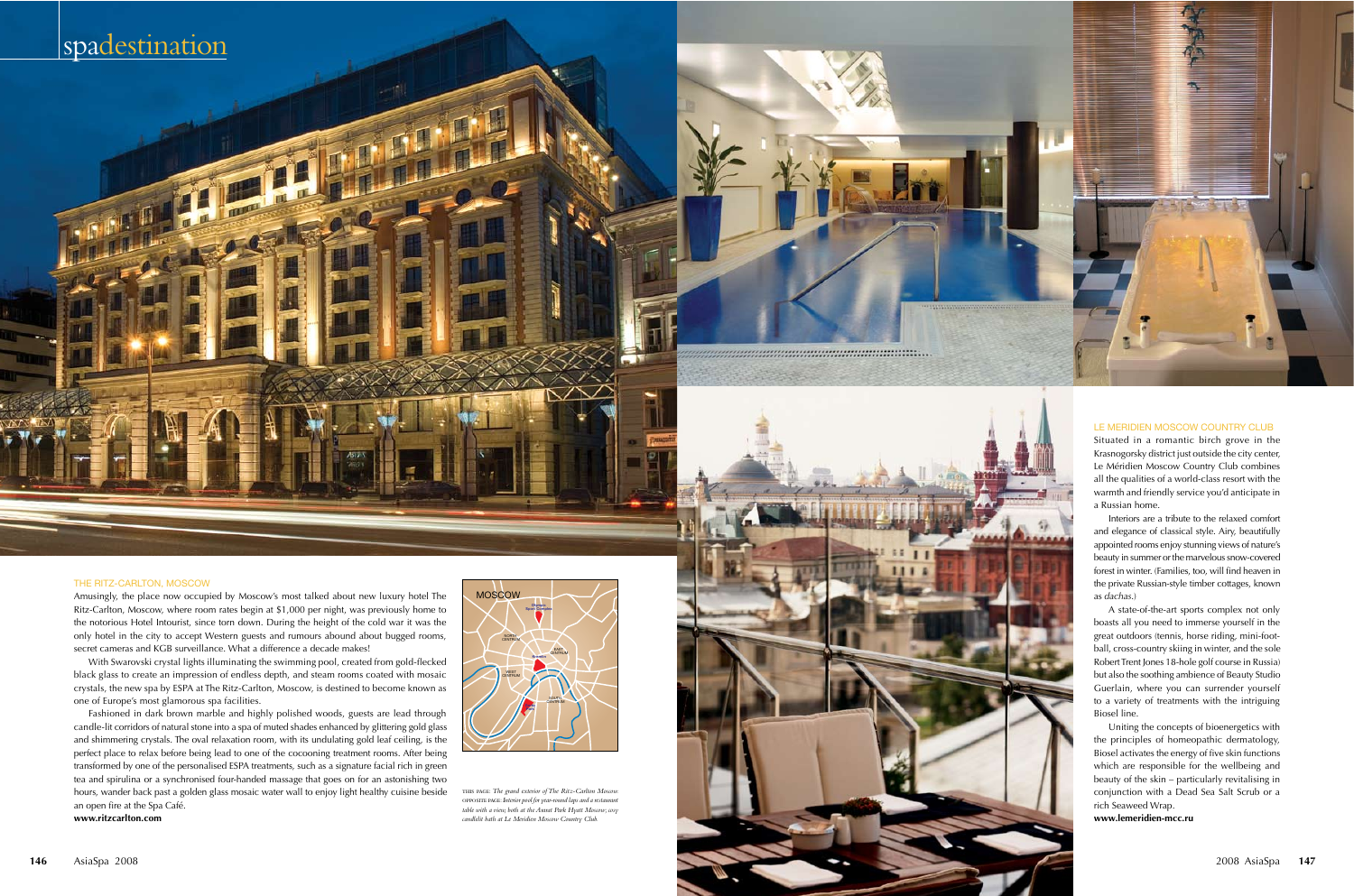**CONTRACTOR** 

**148** AsiaSpa 2008 2008 AsiaSpa **149**

**大学的研究 人名英格兰人名** 

# ARARAT PARK HYATT MOSCOW

The Park Hyatt mixes old Russia and new, in contrast and counterpoint. Nowhere is that more evident than at the Quantum Club, which features the latest in computerised equipment alongside traditional Russian therapies. The Russian Bath Treatment combines a national obsession – the *banya*, or wet sauna – with the modern traditional Kussian therapies. The Kussian Bath Treatment complies then drenched in clay to miner,<br>a national obsession – the *banya*, or wet sauna – with the modern **www.moscow.park.hyatt.com**<br>a national obsession – the

Moscow blends contemporary and traditional styles in a historic building with striking neo-classical results. Passing through a large revolving door, the eyes are immediately drawn upward, past three Willy Wonka-style elevators, toward a network of glass and stainless steel panels that create a light, airy contemporary canopy – the Hyatt signature atrium, tempered with warm, local cherry wood. An equally eye-catching spectacle lies at the rear of the ground floor, where a glass footbridge rises over a river lined with golden mosaics that gently flows to its source beneath the elevators.

Other popular treatments include the indulgent four-hand Decléor massage and a Moroccan Hamam spa ritual which takes place in the Roman Bath: after steaming you're rubbed down with black eucalyptus soap and vanilla salts (which draws out excess water), then drenched in clay to mineralise and moisturise the skin.

Just steps away from the famous Bolshoi Theatre, the Park Hyatt art of spa. Begin in the sauna with a massage of branches – that's right, local birch branches, which smell fantastic and also stimulate the circulation – then plunge into the cold pool. Now do it all over again! The radical alternating of temperatures induces a relaxed euphoria that helps muscles eliminate built up waste and toxins while setting you up for a night of sleep you'd never dreamed possible. The Armenian-honey face mask and full body peeling that follow on a warm marble table are almost overkill, but who's complaining?